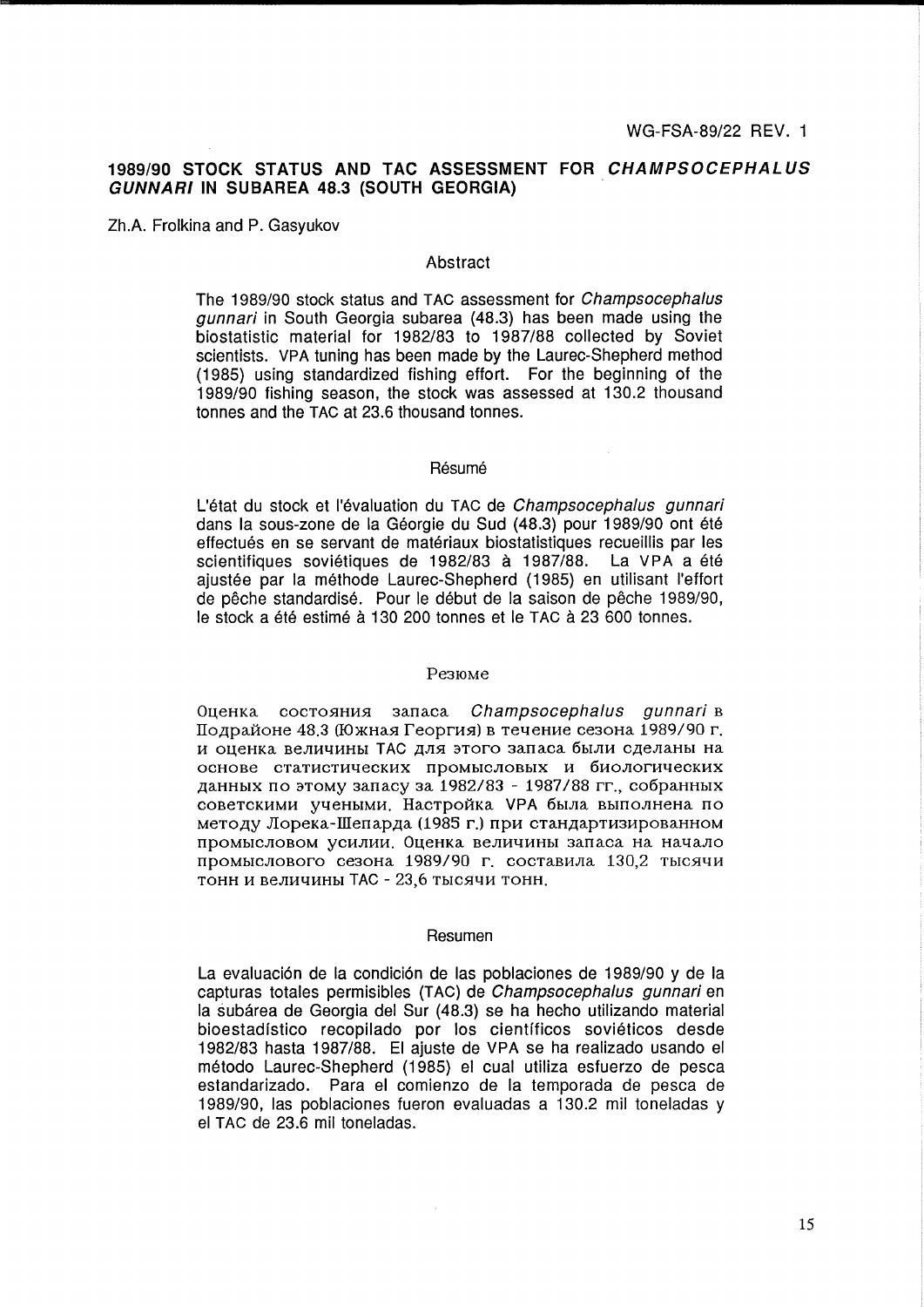# 1. BACKGROUND DATA

# 1.1 The Fishery

In 1988/89 fishing for Champsocephalus gunnari was conducted over a short period from 1 October to 4 November 1988. Total catch for this time amounted to 21.4 thousand tonnes.

## 1 .2 Age Composition of Catches

Data for the 1982/83 to 1987/88 seasons are taken from the document WG-FSA-89/5 of the Working Group on Fish Stock Assessment.

Age composition of the 1988/89 catch is calculated using an age/length key for the last quarter of 1988 and comprehensive measurements taken in October 1988. Data on age composition of catches are given in Table 1.

# 1.3 Catch-Per-Unit Fishing Effort and Fishing Effort

A Soviet BMRT (large refrigerator trawler) conducting fishing with bottom trawl was used in assessments as a standard type of fishing vessel. Relevant values of catch-per-unit-effort (CPUE) are taken from the Report of the Seventh Meeting of the Scientific Committee (SC-CAMLR-VII). There were no data for the 1986/87 season. An assumption was made that CPUE in that season was 3.0 tonnes per hour. CPUE for this type of vessel during the 1988/89 season was taken at 2.96 tonnes per hour.

Values for standardizing fishing effort are derived from the division of total catch-per-season by the value of catch-per-effort of a standard vessel.

Total catch, catch-per-unit-ettort of standard vessels equipped with bottom trawls and standardized fishing effort by seasons are given in detail in Table 2.

### 1 .4 Mean Fish Mass By Age

Information on average fish mass by age and fishing season from 1982/83 to 1987/88 was also taken from the document WG-FSA-88/5.

Values of mean fish mass in the 1987/88 season were derived from the data collected to establish an age/length key.

Values of mean fish mass by age and fishing season are given in Table 3.

 $\mathcal{L}$ 

## 2. PARAMETERS

#### 2.1 Natural Mortality Rate

The same value of natural mortality rate (0.35) was used as agreed at the Seventh Meeting of the Scientific Committee (SC-CAMLR-VII).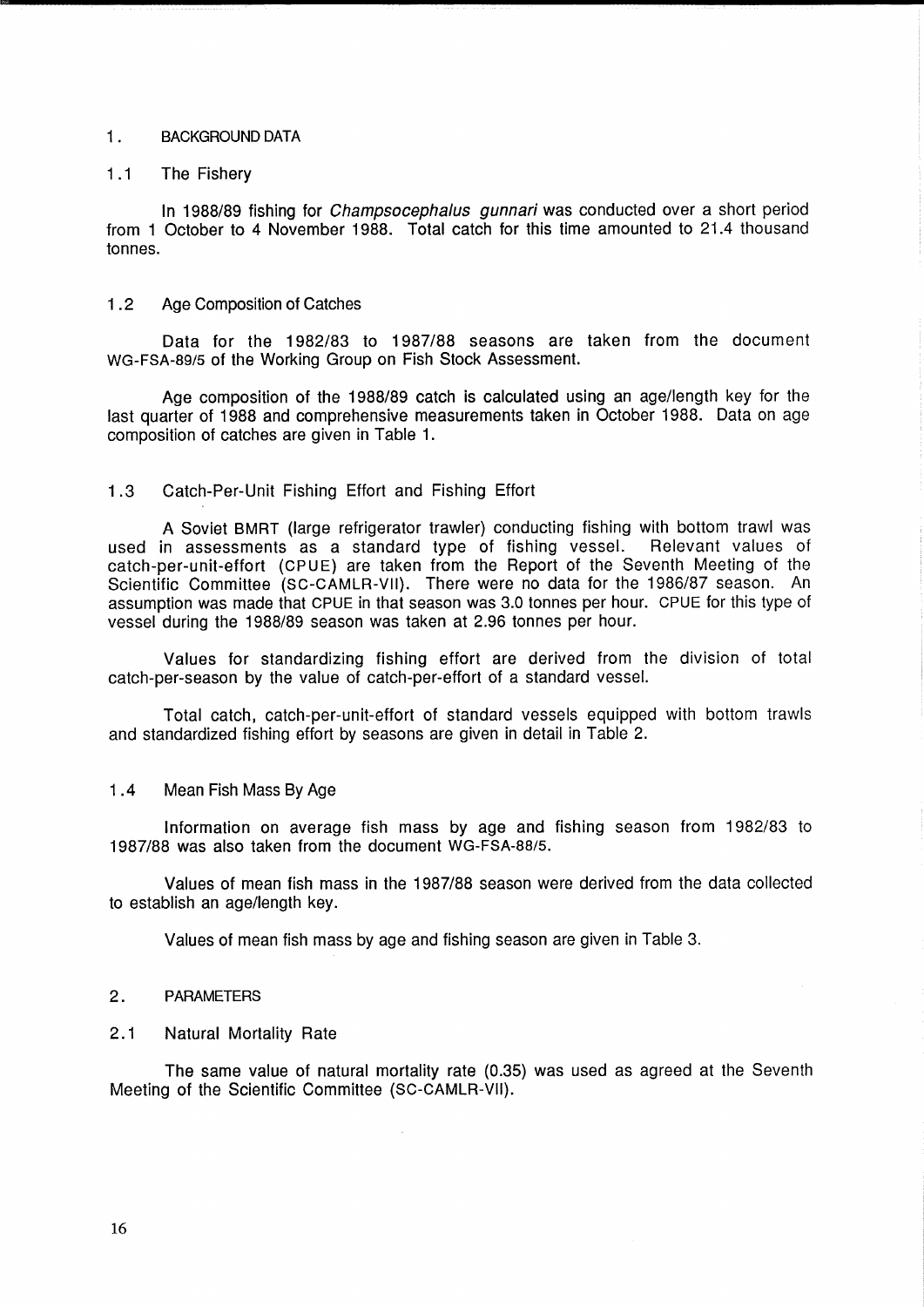# 2.2 Age of Sexual Maturity

According to our data up to 90% of fish commence spawning for the first time at the age of 3 years; 2 year old spawning fish were observed only in 1984 but their numbers never exceeded 10%. The age of sexual maturity is considered to be 3 years.

### 3. VPA STOCK ASSESSMENT

The VPAs were tuned by using the Laurec-Shepherd method (Pope and Shepherd, 1985) .

Computed values of the fishing mortality rate, abundance and biomass are given in Tables 4 to 6.

Shown below are coefficients of the correlation between fishing mortality rate and fishing effort for each age-group which were derived for and used in this analysis.

| Age-Group | Coefficient of Correlation |
|-----------|----------------------------|
|           | 0.52                       |
| 2         | 0.75                       |
| 3         | 0.92                       |
|           | 0.60                       |
| 5         | 0.72                       |
|           | 0.66                       |
|           |                            |

The tuning of VPA for the first age-group was not successful, therefore its abundance in 1988/89 was estimated using the mean value over six recent years.

The VPA based on these data gives a biomass for C. *gunnari* at the beginning of the 1988/89 season of 103.0 thousand tonnes.

#### 4. YIELD-PER-RECRUIT

The value of yield-per-recruit was calculated using Thompson and Bell's method. Rates of partial recruitment were used in the calculation which assumed that fish from the age of three years and over were fully represented in the catch. The values of rates of partial recruitment for other age-groups were derived by averaging results for the whole period (seven years). The relevant coefficients were as follows:

| Age-Group                                                   | 1 2 3 4 5 6 |  |  |
|-------------------------------------------------------------|-------------|--|--|
| Rate of partial recruitment  0.07  0.37  1.0  1.0  1.0  1.0 |             |  |  |

Results of calculations are given in Table 7. The value of  $F_{MSY}$  was 0.72; the value of  $F_{0.1}$ was 0.42.

# 5. TAC ASSESSMENT FOR THE 1989/90 SEASON

Calculation of the TAC assumes that:

the mean mass of fish has remained at the 1988/89 level;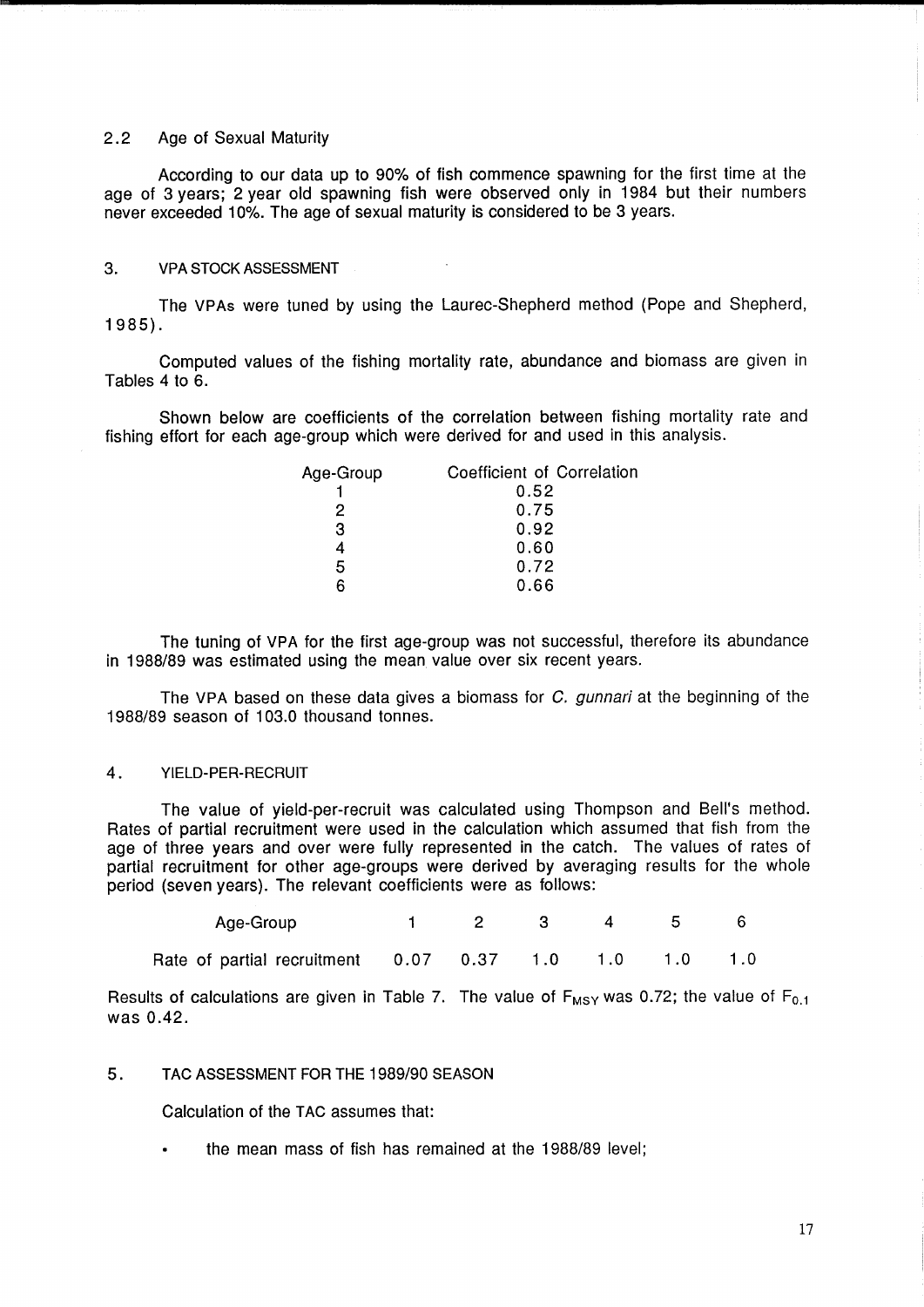- the rates of partial recruitment for age-groups 1 and 2 were defined for the 1982/83 to 1987/88 seasons by applying rates of fishing mortality derived by the Laurec-Shepherd method; rates for other age-groups are assumed to be 1.0;
- the size of age-group 1 is the mean value taken over a number of years;
- the total fishing mortality rate for 1989/90 will be at a level of  $F_0 = 0.42$ ; and
- as adopted by the WG-FSA in 1989, the values  $F_{0.1}$ = 0.313 and  $F_{max}$ =0.42 were used.

Results of the TAC evaluation are given in Table 11.

Within these parameters, the stock size of C, gunnari at the beginning of the 1989/90 season in Subarea 48.3 is estimated at 130.2 thousand tonnes, while the T AC for this season is 28.6 thousand tonnes.

Values of TAC at  $F_{0.1} = 0.313$  and  $F_{\text{max}} = 0.42$  are given in Tables 9 and 10. If these values of F are used, TAC in 1989/90 will be 22.2 and 40.3 thousand tonnes respectively.

Acting upon a suggestion by Dr J. Beddington (UK), the second version of the calculation was carried out using the following set of catch-per-unit data: Country - USSR, Type of vessel - BMRT, Years - 1982/83 to 1988/89, Month - October. The data of this set are given in Table 11.

Results of VPA analyses based on these data are given in Tables 12 to 14 and the calculation of TAC appears in Tables 15 to 17. Assuming the biomass to be 136.6 thousand tonnes at the beginning of 1989/90, the following TAC were obtained:

|  | if $F_{0.1} = 0.42$        | $TAC = 30.3$ |  |
|--|----------------------------|--------------|--|
|  | if $F_{0.1} = 0.313$       | $TAC = 23.6$ |  |
|  | if $F_{\text{max}} = 0.42$ | $TAC = 42.6$ |  |

#### **REFERENCES**

- CCAMLR. 1989. Analyses carried out during the 1988 Meeting of the Working Group on Fish Stock Assessment. WG-FSA-89/S.
- POPE, J.G. and J.G. SHEPHERD. 1985. A comparison of the performance of various methods for tuning VPAs using effort data. J. Cons. int. Explor. Mer. 42: 129-151.
- RIVARD, D. 1983. Effects of systematic, analytical and sampling errors on catch estimates: a sensitivity analysis. In: DOUBLEDAY, G.W. and D. RICHARD (Eds). Sampling Commercial Catches of Marine Fish and Invertebrates. Can. Spec. Publ. Fish. Aquat. Sci., 66: 114-129.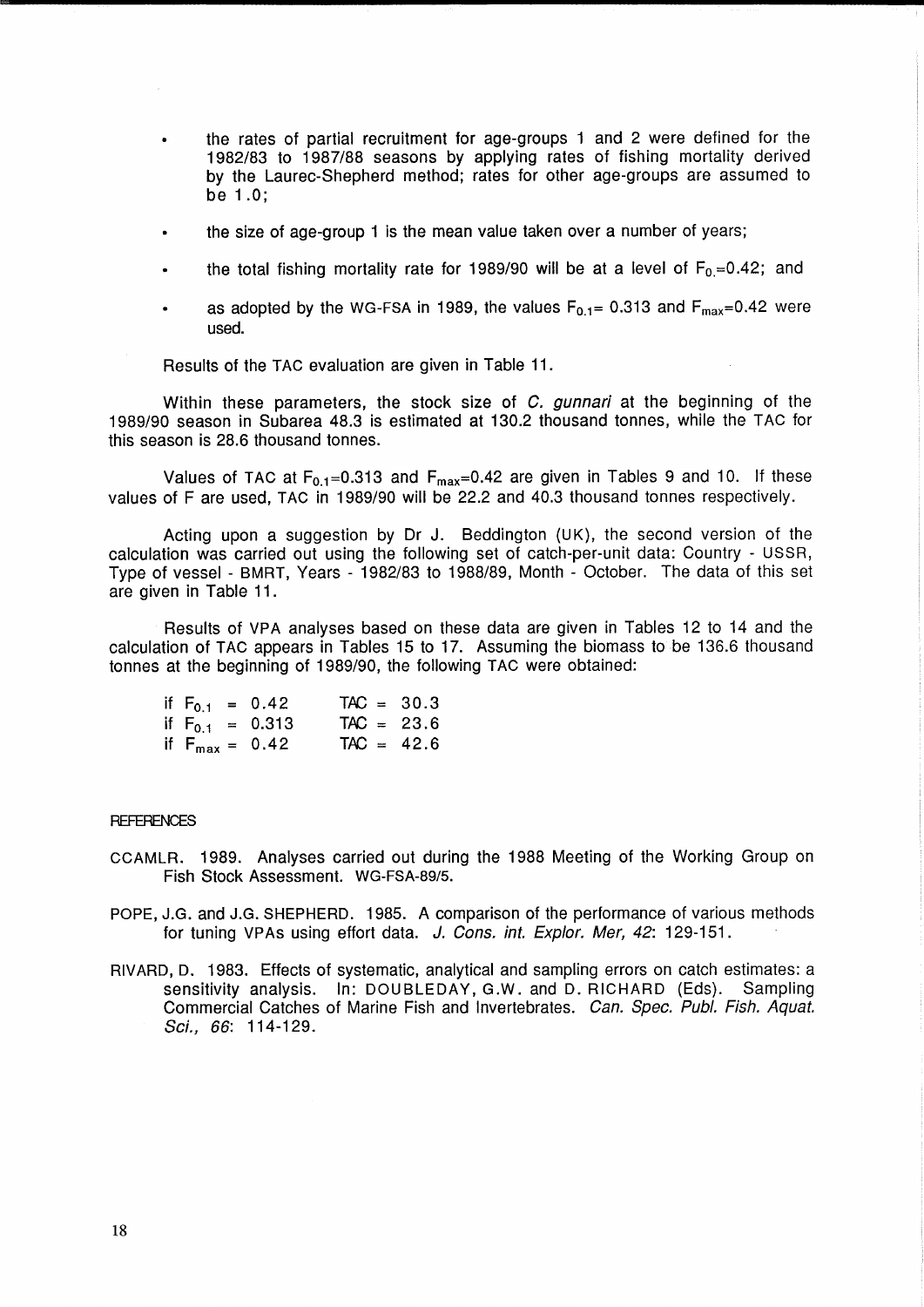| Age-Group 1982/83 1983/84 1984/85 1985/86 1986/87 1987/88 |        |        |       |       |        |       | 1988/89 |
|-----------------------------------------------------------|--------|--------|-------|-------|--------|-------|---------|
|                                                           | 25.97  | 98.63  | 5.28  | 21.64 | 6.92   | 8.60  | 10.25   |
| 2                                                         | 162.20 | 167.08 | 18.20 | 39.62 | 207.12 | 12.42 | 128.89  |
| 3                                                         | 428.08 | 120.92 | 47.05 | 34.01 | 276.94 | 70.06 | 14.47   |
| 4                                                         | 68.13  | 76.11  | 12.71 | 1.89  | 19.31  | 35.51 | 9.18    |
| 5                                                         | 24.97  | 21.54  | 1.80  | 0.67  | 4.21   | 25.16 | 11.49   |
| 6                                                         | 8.55   | 4.31   | 0.54  | 0.13  | 0.70   | 6.85  | 2.31    |

Table 1: Age composition of C. gunnari in Subarea 48.3 (millions of specimens).

Table 2: Total catch, catch-per-unit-effort of a BRMT type vessel and standardized fishing effort by fishing seasons.

| <b>Fishing Seasons</b>                                                    | <b>Total Catch</b>                                    | <b>CPUE</b>                                               | Fishing Effort                                                     |
|---------------------------------------------------------------------------|-------------------------------------------------------|-----------------------------------------------------------|--------------------------------------------------------------------|
| 1982/83<br>1983/84<br>1984/85<br>1985/86<br>1986/87<br>1987/88<br>1988/89 | 128.2<br>80.0<br>14.2<br>11.1<br>71.1<br>34.5<br>21.4 | 7.12<br>5.42<br>4.44<br>$(3.0)^*$<br>2.73<br>1.99<br>2.94 | 006<br>18<br>14 760<br>3 187<br>3 700<br>26 044<br>17 387<br>7 279 |

\* Adjusted value

Table 3: Average fish mass (in grams) for C. gunnari by age-groups (Subarea 48.3).

| Age-Group 1982/83 1983/84 1984/85 1985/86 1986/87 1987/88 1988/89 |                                              |                                              |                                              |                                              |                                              |                                              |                                              |
|-------------------------------------------------------------------|----------------------------------------------|----------------------------------------------|----------------------------------------------|----------------------------------------------|----------------------------------------------|----------------------------------------------|----------------------------------------------|
| 2<br>3<br>4<br>5                                                  | 29.70<br>87.80<br>175.80<br>291.80<br>430.20 | 35.80<br>97.20<br>189.00<br>308.00<br>448.90 | 23.40<br>79.00<br>163.30<br>276.00<br>411.90 | 29.70<br>87.80<br>175.80<br>291.80<br>430.20 | 24.90<br>81.90<br>167.40<br>281.20<br>418.00 | 17.70<br>70.60<br>151.00<br>260.50<br>393.80 | 23.40<br>79.00<br>163.30<br>276.00<br>411.90 |
| 6                                                                 | 585.20                                       | 605.50                                       | 565.20                                       | 585.20                                       | 571.80                                       | 545.30                                       | 565.20                                       |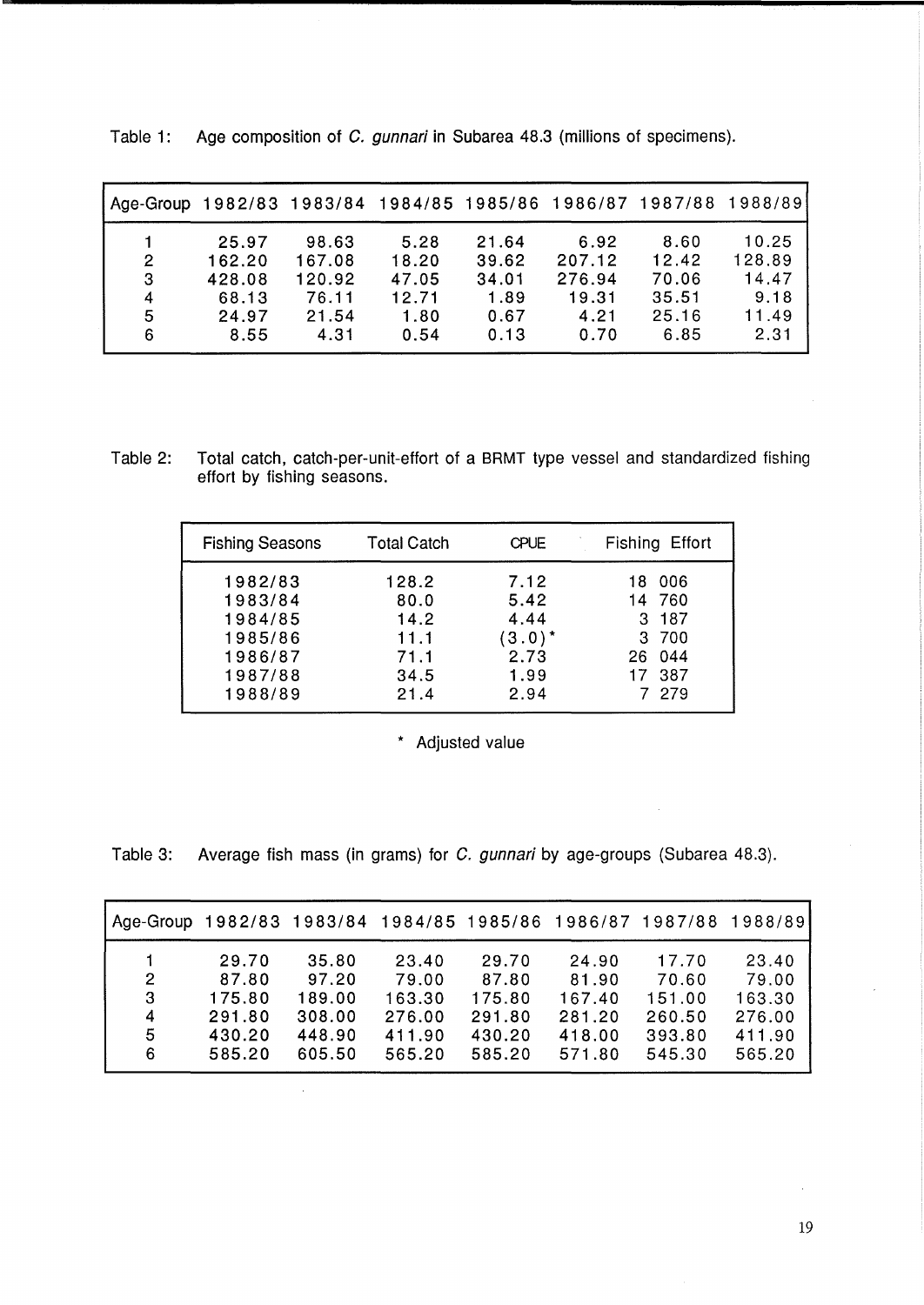|  | Table 4: Fishing mortality rates of <i>C. gunnari</i> in Subarea 48.3 (tuning VPA by |  |  |  |  |  |
|--|--------------------------------------------------------------------------------------|--|--|--|--|--|
|  | Laurec-Shepherd method).                                                             |  |  |  |  |  |

| Age-Group 1982/83 1983/84 1984/85 1985/86 1986/87 1987/88 |         |         |         |         |         |         | 1988/89 |
|-----------------------------------------------------------|---------|---------|---------|---------|---------|---------|---------|
|                                                           | 0.06161 | 0.29848 | 0.00649 | 0.04278 | 0.09002 | 0.00990 | 0.02003 |
| 2                                                         | 0.58273 | 0.83807 | 0.09608 | 0.07167 | 0.86721 | 0.27265 | 0.23587 |
| 3                                                         | 1.56944 | 1.67471 | 0.74571 | 0.30896 | 1.24851 | 1.07525 | 0.71682 |
| 4                                                         | 1.15659 | 2.73048 | 1.07049 | 0.06656 | 0.34443 | 0.61637 | 0.45455 |
| 5                                                         | 1.59551 | 2.82028 | 0.70454 | 0.15913 | 0.24392 | 1.34540 | 0.49858 |
| 6                                                         | 1.37595 | 2.77424 | 0.88668 | 0.11275 | 0.29403 | 0.98007 | 0.47628 |

Table 5: Abundance (millions of specimens of C. gunnari in Subarea 48.3 (tuning VPA by Laurec-Shepherd method).

 $\hat{\mathcal{A}}$ 

| Age-Group |          | 1982/83 1983/84 1984/85 1985/86 |          |          | 1986/87  | 1987/88  | 1988/89  |
|-----------|----------|---------------------------------|----------|----------|----------|----------|----------|
|           | 514.21   | 449.08                          | 967.72   | 611.65   | 95.02    | 1034.88  | 612.09   |
| 2         | 428.05   | 340.71                          | 234.80   | 677.55   | 412.97   | 61.20    | 722.07   |
| 3         | 613.55   | 168.43                          | 103.85   | 150.30   | 444.44   | 122.26   | 32.83    |
| 4         | 114.02   | 90.00                           | 22.24    | 34.72    | 77.76    | 89.86    | 29.40    |
| 5         | 35.52    | 25.27                           | 4.13     | 5.37     | 22.89    | 38.83    | 34.19    |
| 6         | 13.05    | 5.08                            | 1.06     | 1.44     | 3.23     | 12.64    | 7.13     |
| Total     | 1718.400 | 1078.570                        | 1333.805 | 1481.033 | 1056.319 | 1359.671 | 1437.710 |

Table 6: Biomass (thousands of tonnes) of *C. gunnari* in Subarea 48.3 (tuning VPA by Laurec-Shepherd method).

| Age-Group |         |         |        | 1982/83 1983/84 1984/85 1985/86 1986/87 |         | 1987/88 | 1988/89 |
|-----------|---------|---------|--------|-----------------------------------------|---------|---------|---------|
|           | 15.272  | 16.077  | 22.645 | 18.166                                  | 2.366   | 18.317  | 14.323  |
| 2         | 37.583  | 33.117  | 18.549 | 59.489                                  | 33.823  | 4.320   | 57.043  |
| 3         | 107.861 | 31.833  | 16.959 | 26.423                                  | 74.399  | 18.462  | 5,362   |
| 4         | 33.271  | 27.720  | 6.138  | 10.131                                  | 21.867  | 23.410  | 8.114   |
| 5         | 5.283   | 11.346  | 1.703  | 2.311                                   | 9.568   | 15.292  | 14.083  |
| 6         | 7.635   | 3.074   | 0.600  | 0.843                                   | 1.846   | 6.892   | 4.028   |
| Total     | 216.906 | 123.167 | 66.593 | 117.362                                 | 143.869 | 86.693  | 102.953 |

 $\overline{\phantom{a}}$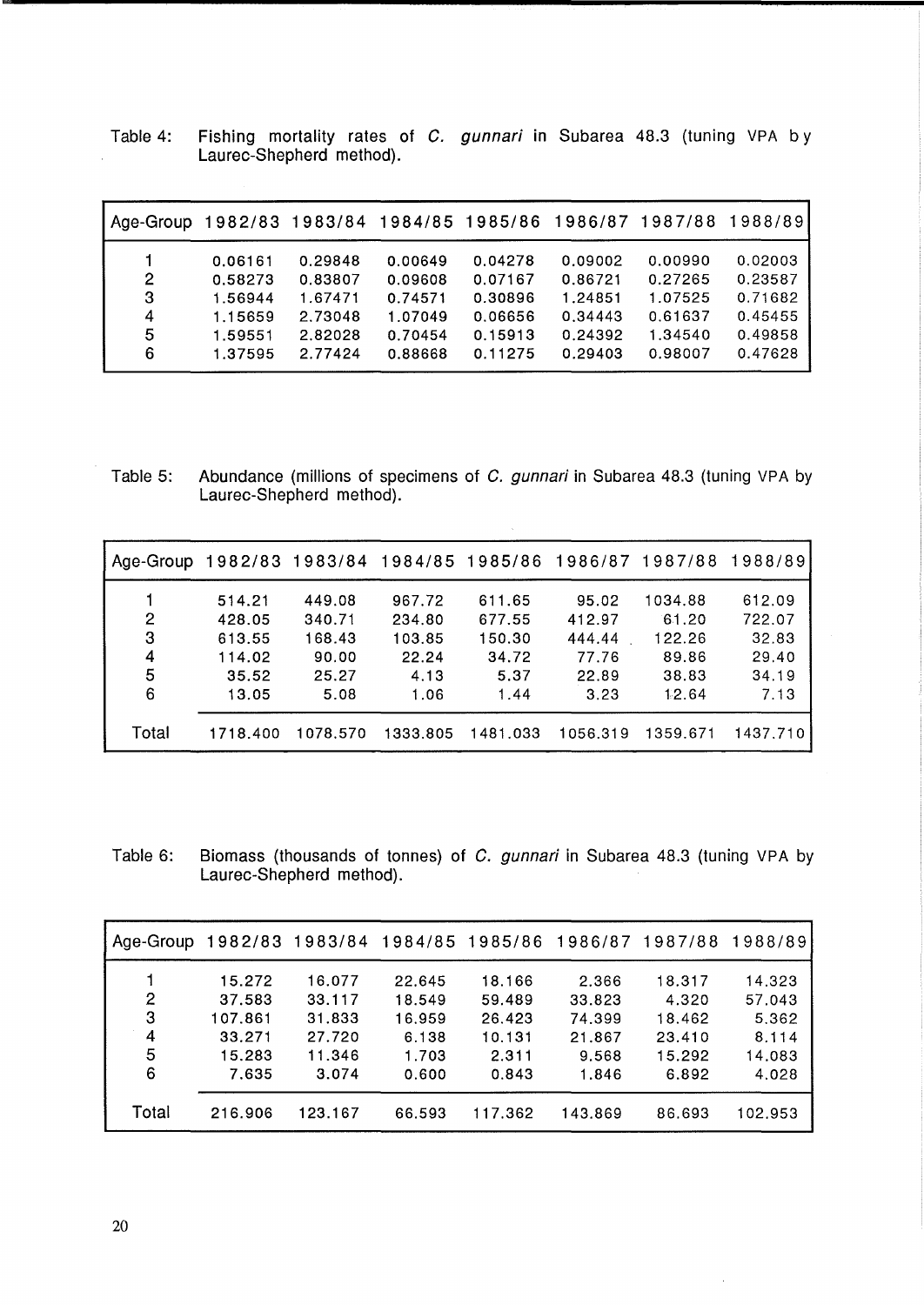| <b>Fishing Mortality Rates</b> | Y/R    | <b>Fishing Mortality Rates</b> | Y/R    |
|--------------------------------|--------|--------------------------------|--------|
| 0.00                           | 0.0    | 0.60                           | 0.0637 |
| 0.02                           | 0.0064 | 0.62                           | 0.0639 |
| 0.10                           | 0.0268 | 0.64                           | 0.0640 |
| 0.20                           | 0.0433 | 0.66                           | 0.0641 |
| 0.30                           | 0.532  | 0.68                           | 0.0642 |
| 0.32                           | 0.0547 | 0.70                           | 0.0642 |
| 0.34                           | 0.0580 | 0.72                           | 0.0643 |
| 0.36                           | 0.0571 | 0.74                           | 0.0642 |
| 0.38                           | 0.0581 | 0.76                           | 0.0642 |
| 0.40                           | 0.0590 | 0.78                           | 0.0642 |
| 0.42                           | 0.0600 | 0.80                           | 0.0641 |
| 0.44                           | 0.0606 | 0.82                           | 0.0641 |
| 0.46                           | 0.0612 | 0.84                           | 0.0640 |
| 0.48                           | 0.0617 | 0.90                           | 0.0636 |
| 0.50                           | 0.0622 | 1.00                           | 0.0630 |

Table 7: Yield-per-recruit for C. gunnari in Subarea 48.3.

Table 8: Calculation of TAC for C. gunnari in Subarea 48.3 for the 1989/90 season  $(F_{0.1}=0.42)$  (tuning VPA by Laurec-Shepherd method).

| Age-Group             | М                                                        | w                                                            | Æ                                                        | N                                                     | B                                                     |                                                     |
|-----------------------|----------------------------------------------------------|--------------------------------------------------------------|----------------------------------------------------------|-------------------------------------------------------|-------------------------------------------------------|-----------------------------------------------------|
| 2<br>3<br>4<br>5<br>6 | 0.3500<br>0.3500<br>0.3500<br>0.3500<br>0.3500<br>0.3500 | 23.400<br>79.000<br>163.300<br>276,000<br>411.900<br>565.200 | 0.0726<br>0.3708<br>1.0000<br>1.0000<br>1.0000<br>1.0000 | 612.09<br>422.78<br>401.92<br>11.30<br>13.15<br>14.63 | 14.323<br>33.400<br>65.634<br>3.118<br>5.416<br>8.271 | 0.363<br>4.083<br>19.224<br>0.913<br>1.586<br>2.423 |
| Total                 |                                                          |                                                              |                                                          | 1475.88                                               | 130.162                                               | 28.593                                              |

Table 9: Calculation of TAC for C. gunnari in Subarea 48.3 for the 1989/90 season  $(F_{0.1}=0.313)$  (tuning VPA by Laurec-Shepherd method).

| Age-Group             | M                                                        | w                                                            | Æ                                                        | N                                                     | B                                                     |                                                     |
|-----------------------|----------------------------------------------------------|--------------------------------------------------------------|----------------------------------------------------------|-------------------------------------------------------|-------------------------------------------------------|-----------------------------------------------------|
| 2<br>3<br>4<br>5<br>6 | 0.3500<br>0.3500<br>0.3500<br>0.3500<br>0.3500<br>0.3500 | 23.400<br>79.000<br>163.300<br>276.000<br>411.900<br>565.200 | 0.0726<br>0.3708<br>1.0000<br>1.0000<br>1.0000<br>1.0000 | 612.09<br>422.78<br>401.92<br>11.30<br>13.15<br>14.63 | 14.323<br>33.400<br>65.634<br>3.118<br>5.416<br>8.271 | 0.272<br>3.099<br>15.019<br>0.714<br>1.239<br>1.893 |
| Total                 |                                                          |                                                              |                                                          | 1475.88                                               | 130.162                                               | 22.235                                              |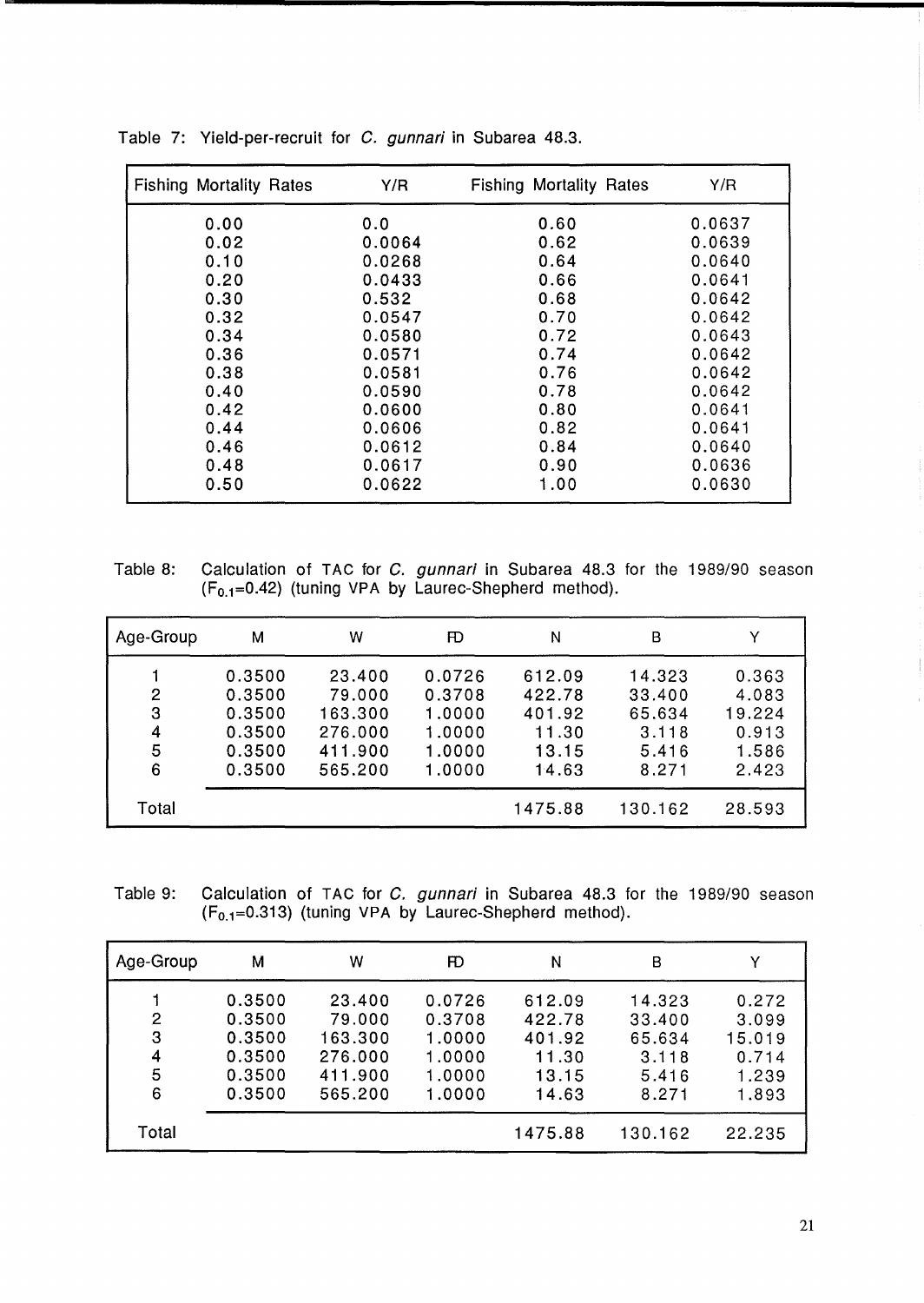| Age-Group             | М                                                        | w                                                            | FD                                                       | Ν                                                     | в                                                     |                                                     |
|-----------------------|----------------------------------------------------------|--------------------------------------------------------------|----------------------------------------------------------|-------------------------------------------------------|-------------------------------------------------------|-----------------------------------------------------|
| 2<br>3<br>4<br>5<br>6 | 0.3500<br>0.3500<br>0.3500<br>0.3500<br>0.3500<br>0.3500 | 23.400<br>79.000<br>163.300<br>276.000<br>411.900<br>565.200 | 0.0726<br>0.3708<br>1.0000<br>1.0000<br>1.0000<br>1.0000 | 612.09<br>422.78<br>401.92<br>11.30<br>13.15<br>14.63 | 14.323<br>33.400<br>65.634<br>3.118<br>5.416<br>8.271 | 0.554<br>6.037<br>26.816<br>1.274<br>2.213<br>3.379 |
| Total                 |                                                          |                                                              |                                                          | 1475.88                                               | 130.162                                               | 40.273                                              |

Table 10: Calculation of TAC for *C. gunnari* in Subarea 48.3 for the 1989/90 season  $(F_{0.1}=0.645)$  (tuning VPA by Laurec-Shepherd method).

Table 11: CPUE (tonnes/hours) in Subarea 48.3 for C. gunnari, OTB. Monthly catch  $\geq 75\%$ (<75% in brackets).

| Month      |        |         | 1982/83 1983/84 1984/85 1985/86 1986/87 1987/88 |       |         |                | 1988/89 |
|------------|--------|---------|-------------------------------------------------|-------|---------|----------------|---------|
| Jul<br>Aug |        | 2.372   | 4.442                                           |       |         | 1.675<br>1.969 |         |
| Sep        |        |         | (0.263)                                         |       | 2.875   | (1.944)        |         |
| Oct        | 5.556  | 8.444   | $(4.0)^*$                                       | 2.358 | 2.992   | 2.018          | 3.207   |
| Nov        |        | 4.820   |                                                 |       | (0.389) | (1.185)        | (1.299) |
| Dec        |        | (0.402) |                                                 |       | 3.117   | (0.192)        |         |
| Jan        | 4.451  | (0.408) |                                                 |       | 2.080   | (0.387)        |         |
| Feb        | 10.740 | 6.828   |                                                 |       | 2.255   | (0.306)        |         |
| Mar        | 9.519  | 4.667   |                                                 |       | 2.355   | (0.594)        |         |
| Apr        | 7.683  |         |                                                 |       | 2.268   |                |         |
| May        | 4.699  |         |                                                 | 1.422 | 2.804   |                |         |
| Jun        | 1.457  | 4.955   |                                                 |       | 2.821   |                |         |

 $\sim 10$ 

\* Interpolated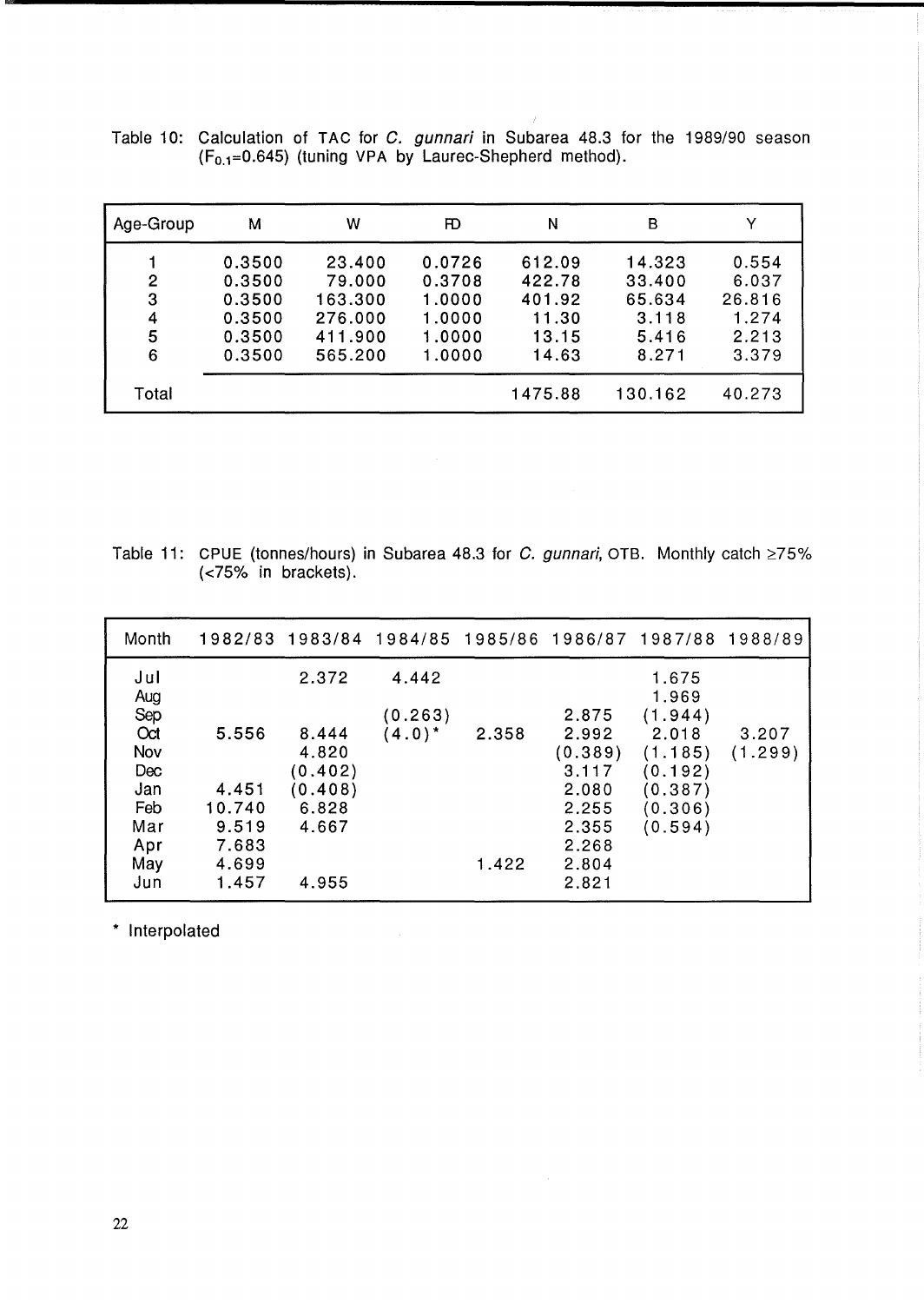| Age-Group |          | 1982/83 1983/84 1984/85 1985/86 1986/87 |          |          |          | 1987/88  | 1988/89  |
|-----------|----------|-----------------------------------------|----------|----------|----------|----------|----------|
|           | 775.08   | 730.78                                  | 1547.81  | 860.82   | 152.01   | 1709.92  | 962.74   |
| 2         | 519.53   | 450.13                                  | 367.81   | 934.77   | 505.46   | 86.88    | 1030.47  |
| 3         | 676.07   | 192.60                                  | 147.45   | 209.10   | 536.50   | 151.47   | 43.20    |
| 4         | 128.07   | 98.22                                   | 28.65    | 53.91    | 100.86   | 120.35   | 39.68    |
| 5         | 39.05    | 27.33                                   | 5.79     | 7.89     | 31.25    | 46.46    | 46.14    |
| 6         | 14.48    | 5.51                                    | 1.41     | 2.15     | 4.27     | 15.73    | 9.61     |
| Total     | 2152.273 | 504.570                                 | 2098.923 | 2068.641 | 1330.349 | 2130.806 | 2131.836 |

Table 12: Population numbers (millions of specimens) of C. gunnari (Laurec-Shepherd method).

Table 13: Fishing mortality for C. gunnari (Laurec-Shepherd method).

| Age-Group 1982/83 1983/84 1984/85 1985/86 |         |         |         |         | 1986/87 | 1987/88 | 1988/89 |
|-------------------------------------------|---------|---------|---------|---------|---------|---------|---------|
|                                           | 0.04343 | 0.18656 | 0.00434 | 0.03242 | 0.05944 | 0.00641 | 0.01362 |
| 2                                         | 0.49232 | 0.61607 | 0.06476 | 0.05524 | 0.70510 | 0.19866 | 0.17176 |
| З                                         | 1.42909 | 1.40530 | 0.50609 | 0.22909 | 0.99468 | 0.83951 | 0.53843 |
| 4                                         | 1.04464 | 2.33147 | 0.78931 | 0.04548 | 0.27515 | 0.45877 | 0.34230 |
| 5                                         | 1.45775 | 2.46185 | 0.48992 | 0.11357 | 0.18621 | 1.07603 | 0.37344 |
| 6                                         | 1.25145 | 2.39811 | 0.64041 | 0.07964 | 0.23089 | 0.76847 | 0.35819 |

Table 14: Population biomass for C. gunnari (thousands of tonnes), (Laurec-Shepherd method).

| Age-Group |                   | 1982/83 1983/84 1984/85 1985/86 |                  |                  | 1986/87          | 1987/88         | 1988/89         |
|-----------|-------------------|---------------------------------|------------------|------------------|------------------|-----------------|-----------------|
|           | 23.020            | 26.162                          | 36.219           | 25.566           | 3.785            | 30.266          | 22.528          |
| 2<br>3    | 45.615<br>118.854 | 43.753<br>36.401                | 29.057<br>24.078 | 82.072<br>36.759 | 41.397<br>89.810 | 6.134<br>22.872 | 81.407<br>7.055 |
| 4         | 37.370            | 30.252                          | 7.909            | 15.732           | 28.361           | 31.351          | 10.952          |
| 5         | 16.798            | 12.268                          | 2.384            | 3.396            | 13.061           | 18.295          | 19.004          |
| 6         | 8.473             | 3.338                           | 0.799            | 1.259            | 2.444            | 8.578           | 5.430           |
| Total     | 250.129           | 152.173                         | 100.445          | 164.784          | 178.858          | 117.495         | 146.376         |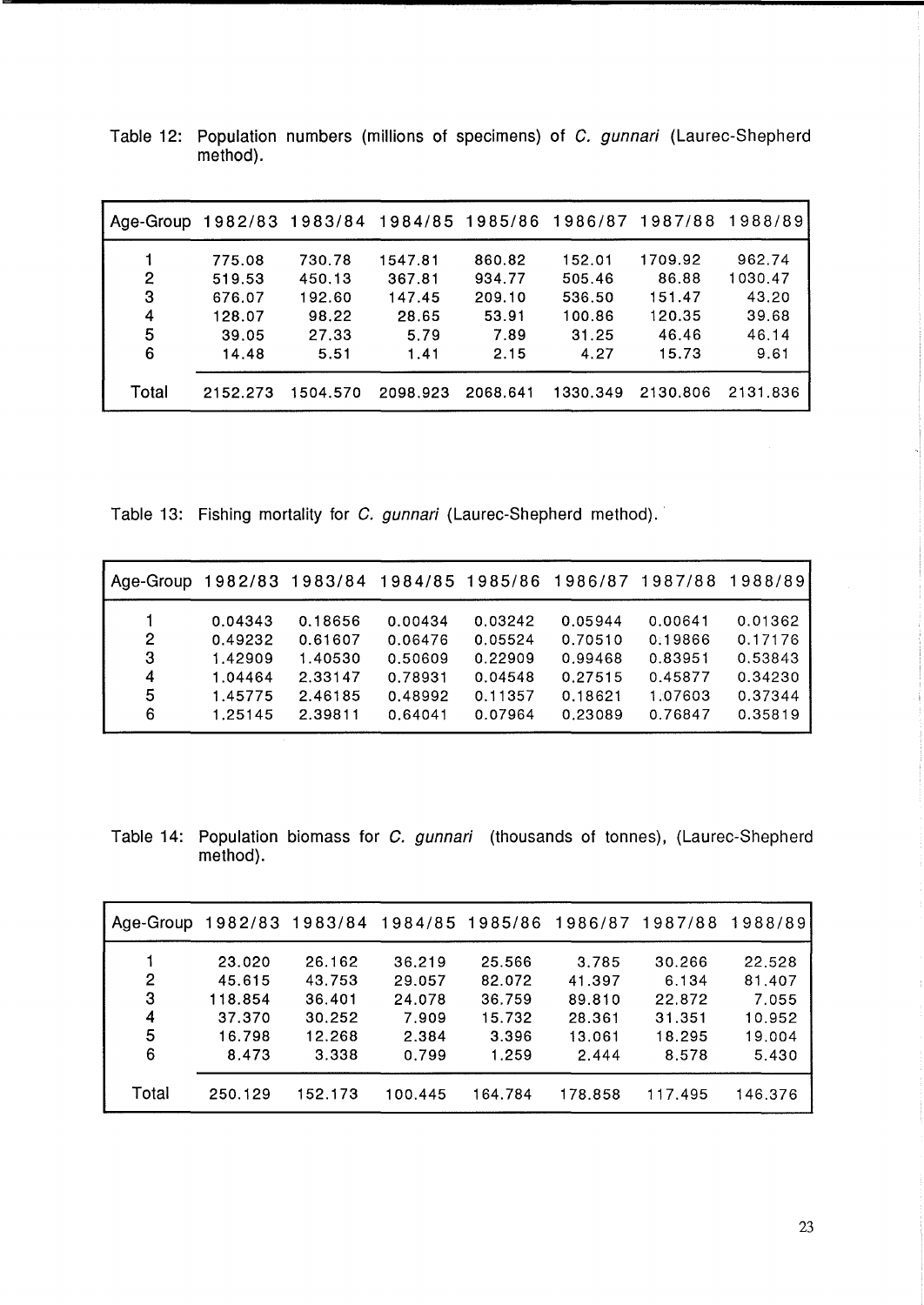| Age-Group             | М                                                        | w                                                            | Æ                                                        | N                                                     | B                                                      |                                                     |
|-----------------------|----------------------------------------------------------|--------------------------------------------------------------|----------------------------------------------------------|-------------------------------------------------------|--------------------------------------------------------|-----------------------------------------------------|
| 2<br>3<br>4<br>5<br>6 | 0.5000<br>0.5000<br>0.5000<br>0.5000<br>0.5000<br>0.5000 | 23.400<br>79.000<br>163.300<br>276.000<br>411.900<br>565.200 | 0.0640<br>0.3629<br>1.0000<br>1.0000<br>1.0000<br>1.0000 | 962.74<br>576.03<br>526.38<br>15.29<br>17.09<br>19.26 | 22.528<br>45.506<br>85.957<br>4.221<br>7.040<br>10.887 | 0.352<br>3.863<br>18.415<br>0.904<br>1.508<br>2.332 |
| Total                 |                                                          |                                                              |                                                          | 2116.79                                               | 176.140                                                | 27.376                                              |

Table 15: Projections for 1989, F<sub>OPT</sub>=0.313, C. gunnari (Laurec-Shepherd method).

Table 16: Projections for 1989,  $F_{OPT}=0.42$ , C. gunnari (Laurec-Shepherd method).

| Age-Group             | М                                                        | W                                                            | Ð                                                        | N                                                     | в                                                      |                                                     |
|-----------------------|----------------------------------------------------------|--------------------------------------------------------------|----------------------------------------------------------|-------------------------------------------------------|--------------------------------------------------------|-----------------------------------------------------|
| 2<br>3<br>4<br>5<br>6 | 0.5000<br>0.5000<br>0.5000<br>0.5000<br>0.5000<br>0.5000 | 23,400<br>79.000<br>163.300<br>276.000<br>411.900<br>565.200 | 0.0640<br>0.3629<br>1.0000<br>1.0000<br>1.0000<br>1.0000 | 962.74<br>576.03<br>526.38<br>15.29<br>17.09<br>19.26 | 22.528<br>45.506<br>85.957<br>4.221<br>7.040<br>10.887 | 0.471<br>5.095<br>23.603<br>1.159<br>1.933<br>2.990 |
| Total                 |                                                          |                                                              |                                                          | 2116.79                                               | 176.140                                                | 35.250                                              |

Table 17: Projections for 1989,  $F_{\text{OPT}}=0.645$ , C. gunnari (Laurec-Shepherd method).

| Age-Group             | м                                                        | w                                                            | Æ                                                        | Ν                                                     | в                                                      |                                                     |
|-----------------------|----------------------------------------------------------|--------------------------------------------------------------|----------------------------------------------------------|-------------------------------------------------------|--------------------------------------------------------|-----------------------------------------------------|
| 2<br>З<br>4<br>5<br>6 | 0.5000<br>0.5000<br>0.5000<br>0.5000<br>0.5000<br>0.5000 | 23.400<br>79.000<br>163.300<br>276.000<br>411.900<br>565.200 | 0.0640<br>0.3629<br>1.0000<br>1.0000<br>1.0000<br>1.0000 | 962.74<br>576.03<br>526.38<br>15.29<br>17.09<br>19.26 | 22.528<br>45.506<br>85.957<br>4.221<br>7.040<br>10.887 | 0.718<br>7.547<br>33.012<br>1.621<br>2.704<br>4.181 |
| Total                 |                                                          |                                                              |                                                          | 2116.79                                               | 176.140                                                | 49.783                                              |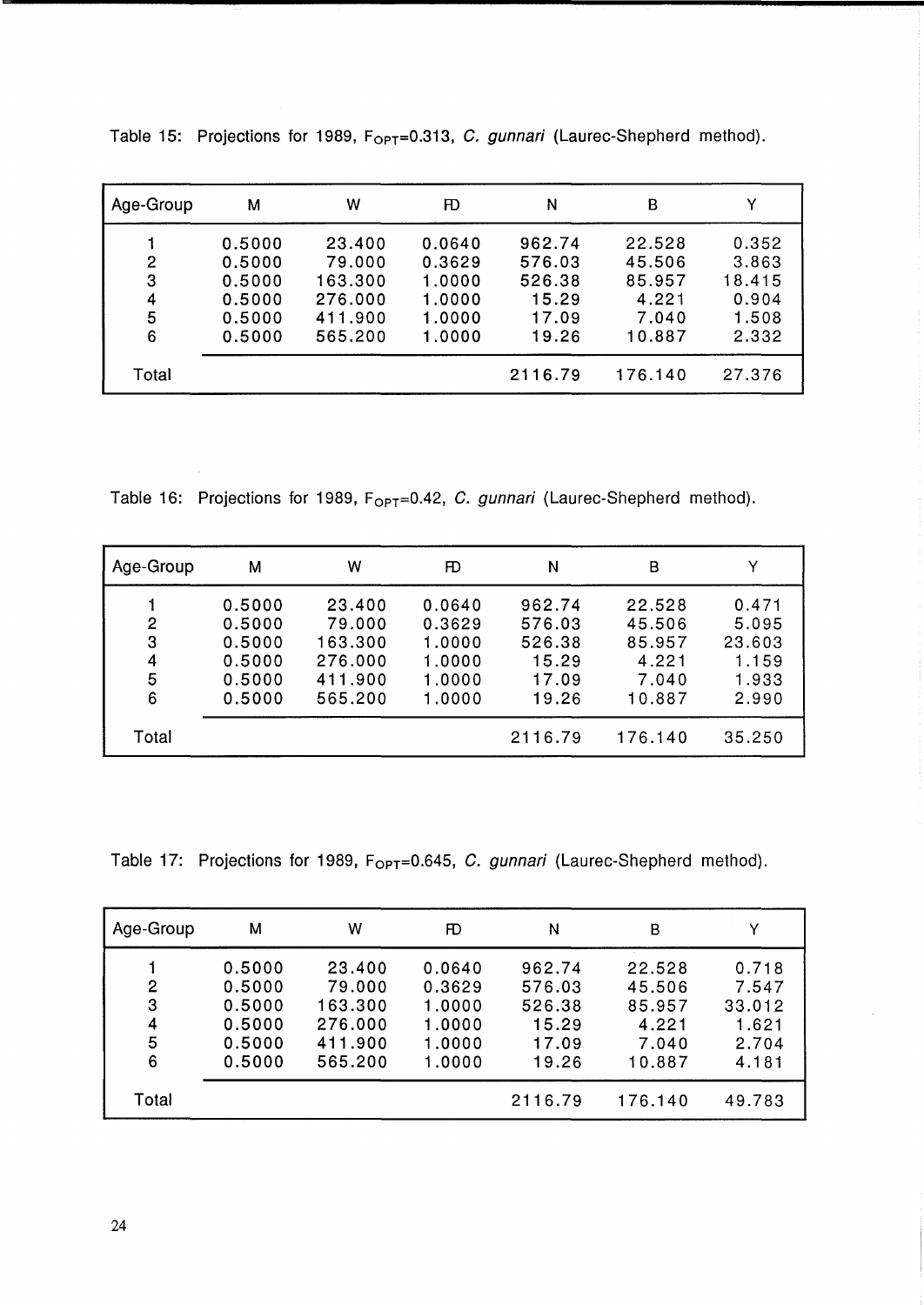#### Liste des tableaux

- Tableau 1: Composition par âge de C. *gunnari* dans la sous-zone 48.3 (en millions de spécimens).
- Tableau 2: Capture totale, capture par unite d'effort d'un navire de type BRMT et effort de pêche standardisé par saisons de pêche.
- Tableau 3: Masse moyenne des poissons (en grammes) pour C. gunnari par groupes d'age (sous-zone 48.3).
- Tableau 4: Taux de mortalité par pêche de C. gunnari dans la sous-zone 48.3 (VPA ajustée par la méthode Laurec-Shepherd).
- Tableau 5: Abondance (en millions de spécimens) de C. gunnari dans la sous-zone 48.3 (VPA ajustee par la methode Laurec-Shepherd).
- Tableau 6: Biomasse (en milliers de tonnes) de C. gunnari dans la sous-zone 48.3 (VPA ajustée par la méthode Laurec-Shepherd).
- Tableau 7: Rendement par recrue de C. gunnari dans la sous-zone 48.3.
- Tableau 8: Calcul de TAC pour C. *gunnari* dans la sous-zone 48.3 pour la saison 1989/90 ( $F_{0.1}$ =0,42) (VPA ajustée par la méthode Laurec-Shepherd).
- Tableau 9: Calcul de TAC pour C. qunnari dans la sous-zone 48.3 pour la saison 1989/90 (F<sub>0.1</sub>=0,313) (VPA ajustée par la méthode Laurec-Shepherd).
- Tableau 10: Calcul de TAC pour C. gunnari dans la sous-zone 48.3 pour la saison 1989/90 ( $F_{0,1}=0.645$ ) (VPA ajustée par la méthode Laurec-Shepherd).
- Tableau 11: CPUE (en tonnes/heure) dans la sous-zone 48.3 pour C. gunnari, OTB. Captures mensuelles  $\geq 75\%$  (<75% entre parenthèses).
- Tableau 12: Taille de la population (en millions de spécimens) de C. qunnari (méthode Laurec-Shepherd) .
- Tableau 13: Mortalité par pêche pour C. gunnari (méthode Laurec-Shepherd).
- Tableau 14: Biomasse de la population pour C. *gunnari* (en milliers de tonnes), (méthode Laurec-Shepherd).
- Tableau 15: Projections pour 1989,  $F_{OPT}=0.313$ , C. gunnari (méthode Laurec-Shepherd) .
- Tableau 16: Projections pour 1989,  $F_{OPT}=0,42$ , C. gunnari (méthode Laurec-Shepherd).
- Tableau 17: Projections pour 1989,  $F_{OPT}=0,645, C.$  gunnari (méthode Laurec-Shepherd).

#### Список таблиц

Таблица 1: Возрастной состав запаса *С. gunnari* в Подрайоне 48.3 (в миллионах особей).

25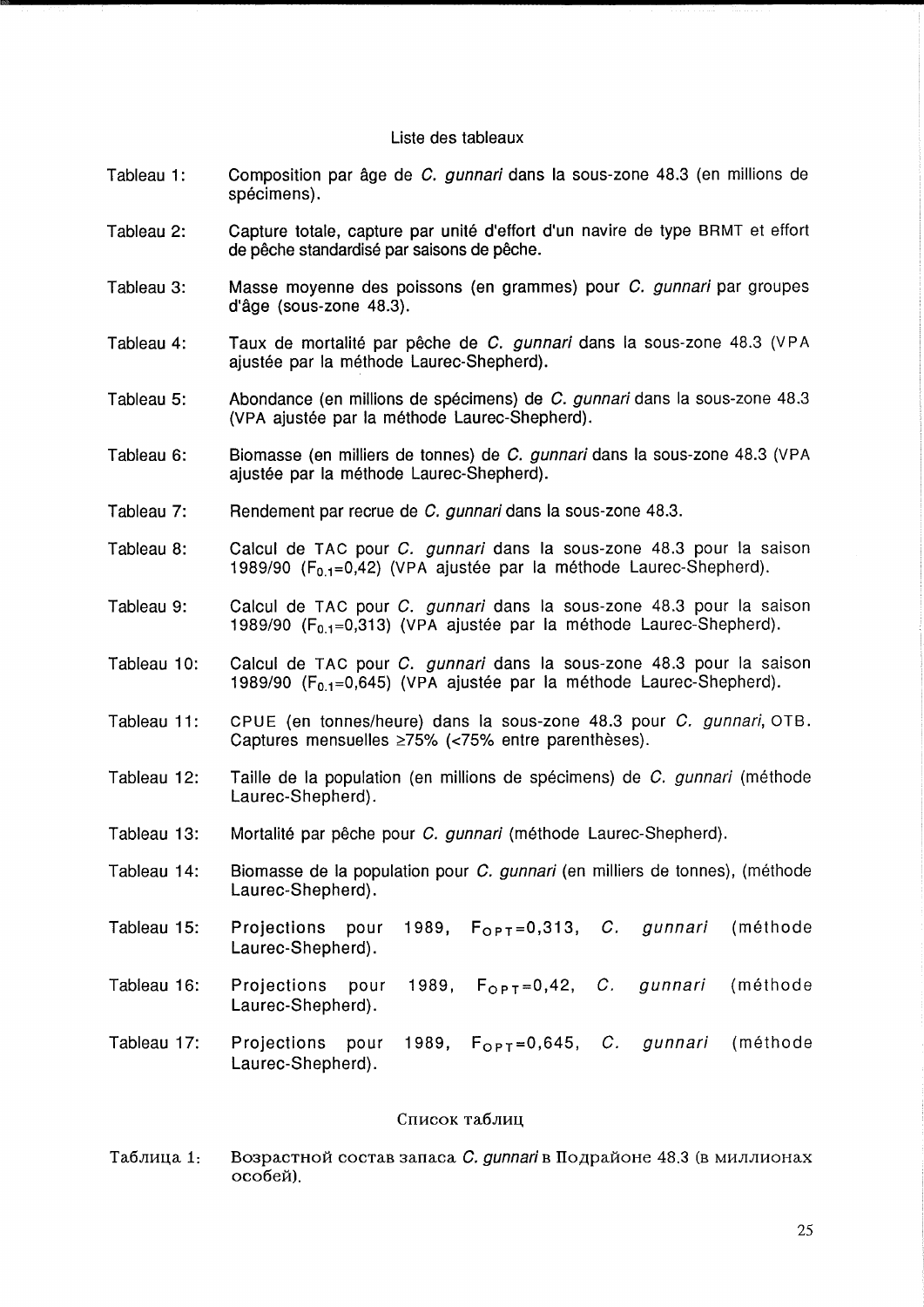- Таблица 2: Общий вылов и улов на единицу промыслового усилия по данным судна типа БМРТ и стандартизированное промысловое усилие по промысловым сезонам.
- Таблица 3: Средний вес (г) особей С. gunnari по возрастным группам (Подрайон 48.3).
- Таблица 4: Уровни промысловой смертности С. gunnari в Подрайоне 48.3 (VPA настроена методом Лорека-Шепарда).
- Таблица 5: Численность (миллионы особей) С. gunnari в Подрайоне 48.3 (VPA настроена методом Лорека-Шепарда).
- Биомасса (тысячи тонн) С. gunnari в Подрайоне 48.3 (VPA настроена Таблица 6: методом Лорека-Шепарда).
- Таблица 7: Вылов на единицу пополнения С. qunnari в Подрайоне 48.3.
- Таблина 8. Вычисление величины ТАС для С. gunnari в Подрайоне 48.3 на сезон 1989/90 г. ( $F_{0,1}=0.42$ ) (VPA настроена методом Лорека-Шепарда).
- Таблица 9: Вычисление величины ТАС для С. gunnari в Подрайоне 48.3 на сезон 1989/90 г. ( $F_{0,1}=0,313$ ) (VPA настроена методом Лорека-Шепарда).
- Вычисление величины ТАС для С. aunnari в Подрайоне 48.3 на сезон Таблица 10: 1989/90 г. ( $F_0$ <sub>1</sub>=0,645) (VPA настроена методом Лорека-Шепарда).
- Таблица 11. СРИЕ (тонны/час) в Подрайоне 48.3 для С. gunnari, донный оттертрал. Ежемесячный вылов ≥75% (<75% в скобках).
- Численность популяции (миллионы особей) С. qunnari (метод Таблица 12: Лорека-Шепарда).
- Таблица 13: Коэффициент промысловой смертности для С. qunnari (метод Лорека-Шепарда).
- Биомасса популяции С. gunnari (тысячи тонн) (метод Лорека-Таблица 14: Шепарда).
- Таблица 15: Прогноз на 1989 г.,  $F_{\text{OPT}}=0,313, \text{ and } C.$  gunnari (метод Лорека-Шепарда).
- Таблица 16: Прогноз на 1989 г.,  $F_{OPT}=0,42$ , для *С. gunnari* (метод Лорека-Шепарда).
- Таблица 17: Прогноз на 1989 г.,  $F_{\text{OPT}}=0.645$ , б для *С. gunnari* (метод Лорека-Шепарда).

#### Lista de las tablas

- Tabla 1: Composición de edades de las capturas de C. gunnari en la Subárea 48.3 (millones de especímenes).
- Tabla 2: Pesca total, esfuerzo captura por unidad de un navío de tipo BRMT y esfuerzo de pesca estandarizado por temporadas de pesca.